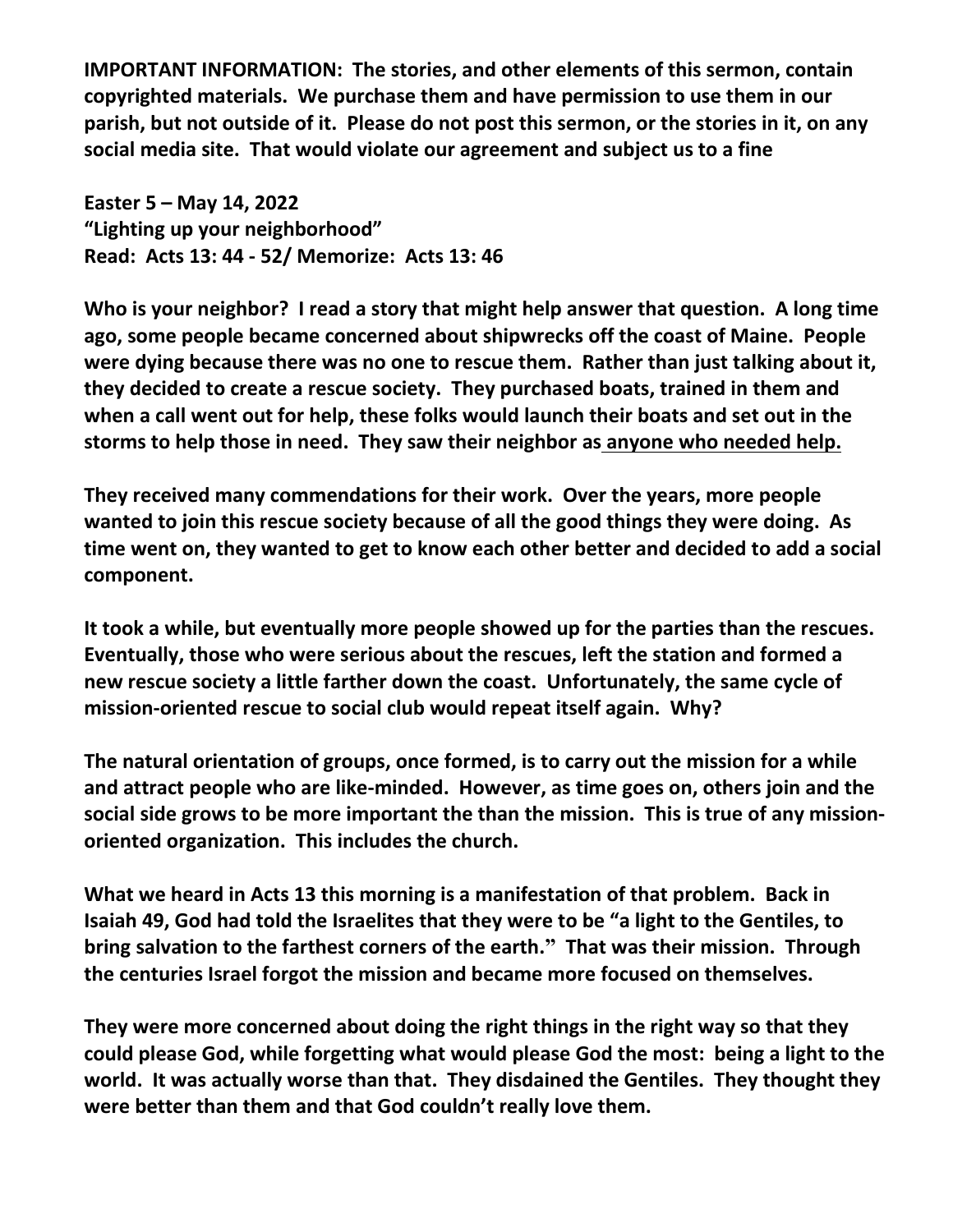**Our Go Campaign led us to make a commitment to Habitat. We are loving our neighbor, which is about more than just one family. What we are doing is setting an example of what the church of Jesus Christ does. It moves out beyond itself to overcome the natural inclination of a group of people to turn inward.** 

**The way we'll benefit the most is if we each find our place to serve in mission. In Habitat, some will be builders, some will be prayers, and others will provide food or help in others ways. Sometimes it may be random, like the lady who stopped by to ask if it would be o.k. to just drop off cookies. At other times, it will be organized.**

**We're really making a commitment beyond just building 59 Buffalo St. We want to engage everyone in a ministry that cares for our neighbors. We hope that all would take some part in in Habitat as part of our commitment, but it can't stop there.** 

**There is so much that we can do to benefit our neighbors, both individually and as part of Good Shepherd. It is our hope that even as we involve ourselves with Habitat, we will become more involved with other groups and partners in our community.** 

**Here might be one of the impacts of that involvement. Someone came to church recently and said they had been out to dinner at a local restaurant, Casa De Pasta. Somehow the conversation turned to what we were doing as a church. The owner of the restaurant said, "I'd like to be involved. I understand you're going to provide lunch. We'd love to provide one of those lunches that you are doing."** 

**So our movement out into the community has moved a member of the community to move out beyond himself. Just think how many different ways we can inspire one another to be better neighbors.**

**Our neighbors don't end at the city or county line. Remember the State Farm Insurance jingle: "Like a good neighbor, State Farm is there." I might be a little cynical about that. State Farm will be there if you pay your premiums and don't have too many accidents. They'll live up to their name, if you live up to your obligation.** 

**On the other hand, it's not always that contractual. I recently heard from a representative from Lutheran World relief. They wanted to thank us for the help we've already extended this year to help our neighbors who are beyond us. People like those in the Ukraine and the countries surrounding it that are now in desperate need.** 

**People in Africa who need wells. People who need clothing and shelter. Lutheran World Relief responds to each of those needs through partners with whom they have created relationships that enable them to deliver the help in the most effective way.**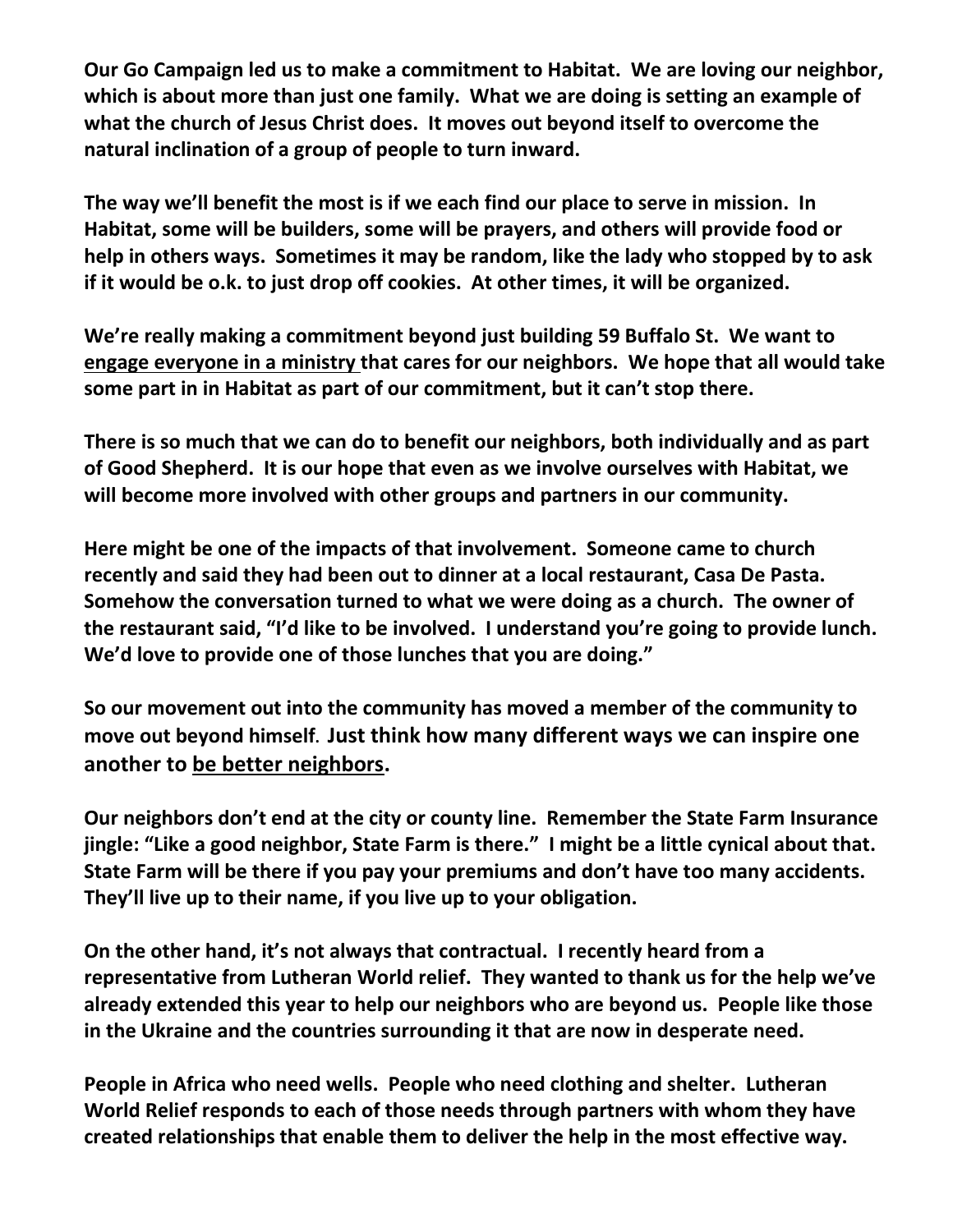**The reason the gentlemen called is because we have become one of the leading congregations in the United States in our support of Lutheran World Relief.** 

**Consider this, we may never see these people, never meet them, and they likely won't join our church. That's not God's goal. We are being neighbors through the care and help we have extended through our partnership with Lutheran World Relief. We are sharing the Gospel and care for our more distant neighbors.** 

**When Paul and Barnabas arrived in Antioch, they were invited by the leaders of the synagogue to bring a good word. They did. In fact, they did it so well, that people began meeting with them outside the synagogue. This made the synagogue rulers very uncomfortable and unhappy.** 

**Because the Jewish leaders refused to listen to the Good News of Jesus Christ, Paul turned to the Gentiles, which made them very happy. What could have been a terrible thing, God turned into a blessing.** 

**Way back in Isaiah 49 God had told the Israelites that they were to be a light to the Gentiles. They had snuffed out that light. When the Jews refused to listen to Paul, he brought the message to the Gentiles, who rejoiced in being included in God's family.** 

**God refuses to let the Gospel become the possession of any particular race, religion or region. That was the mistake of the Israelites. Remember, any group naturally tends to turn inward, but God's plan is to look outward. He has given us the Gospel so that we can share it with others. We're not to decide who should get it and who should not.** 

**Here's the even more amazing thing: God loves everybody, even those who don't believe in Jesus. They were all part of His creation. He loves them no matter their color or creed, age or stage of life. We don't want to wallow in the quagmire of hatred. Love has a better way. Paul talks about it in Philippians 2: 4, "Let each of you look out not only for your own interests, but also for the interests of others."** 

**If you are looking for window coverings one of the things that you might consider are blinds. Did you know they have a more specific name? Anybody know what it is? That is correct. They are Venetian blinds. So named because in the late 1700's they were invented in Venice.** 

**So did you hear the story about a woman who called a Venetian blind repairman to pick up a faulty blind? The repairman rang the doorbell on the following Saturday. The husband answered the door. "I'm here for the Venetian blind," explained the repairman. "Just a minute" said the husband, who went and fetched his wallet, pulled a few dollars from it and gave it to the repairman, closed the door and went back to his**